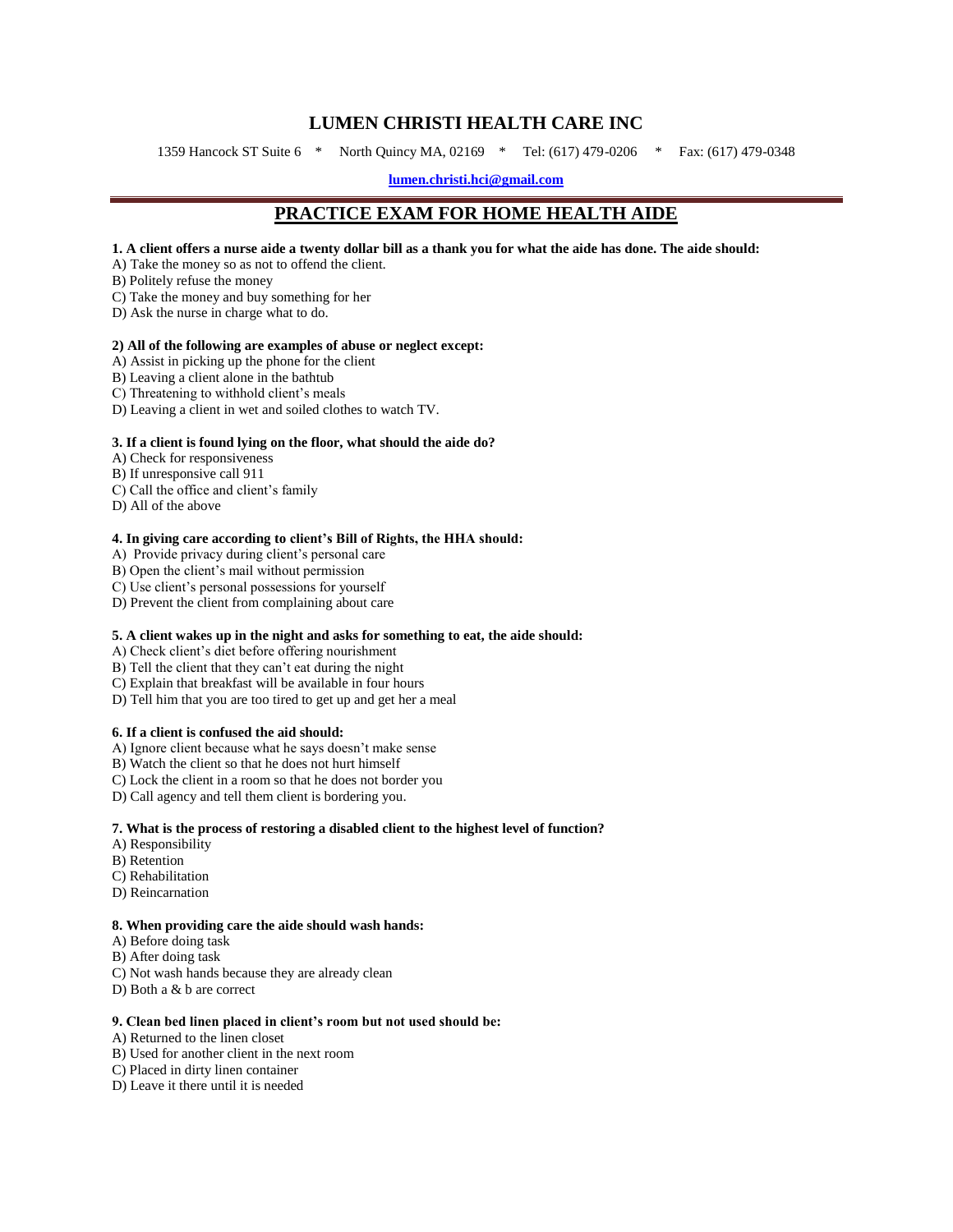#### **10. The HHA finds a conscious client lying on the floor. The first thing the aide should do is:**

- A) Help the client in a sitting position
- B) Call for assistance to get the client up
- C) Offer the client a cup of water
- D) Check for signs of injury

#### **11. If you find your client sad and crying, you should:**

- A) Ask the client if something is wrong
- B) Tell the client to cheer up
- C) Tell the client to stop crying because it is driving you crazy
- D) Call the client's family

# **12. Clients have the rights to:**

- A) Have access to a telephone
- B) Have a decent meal
- C) Given privacy when asked
- D) all of the above

#### **13. When a client is going to the hospital/nursing home, the aide should:**

- A) Call and notify the agency
- B) Wait until the client is picked up
- C) Call the client's family
- D) all of the above

## **14. To prevent infection the aide should remove soiled linens from client's bed and:**

A) Shake them in the air

- B) Place them in a neat pile on the floor
- C) Carry them close to yourself as possible
- D) Place them in the dirty linen container

## **15. To prevent dehydration of the client the HHA should:**

- A) Offer fluid frequency while the client is awake
- B) Wake client up hourly during the night to give fluids
- C) Give the client frequent baths
- D) Feed the client salty food to increase thirst

#### **16. To make sure the client's weight is measured accurately the client should be weighed,**

A) After each meal

- B) After a good night's sleep
- C) At the same time every day
- D) By the same person every day

#### **17. Which of the following is the correct method of removing a dirty isolation gown?**

- A) Pull it over your head
- B) Let it drop on the floor before picking it up
- C) Roll it dirty side in and away from the body
- D) Pull it off by the sleeves and shake it well

### **18. What will be the best way for the aide to promote independence while bathing a client who has recently suffered a stroke?**

- A) Give the client a complete bath only when requested
- B) Encourage client to as much as possible an assist only when needed
- C) Leave client alone and assume the client will do as much as she can
- D) Limit the client to washing hands only since she is not able to bath herself

#### **19. A safety device used to assist a dependent client from bed to chair is called**

- A) Hand roll
- B) Foot board
- C) Poesy vest
- D) transfer/gait belt